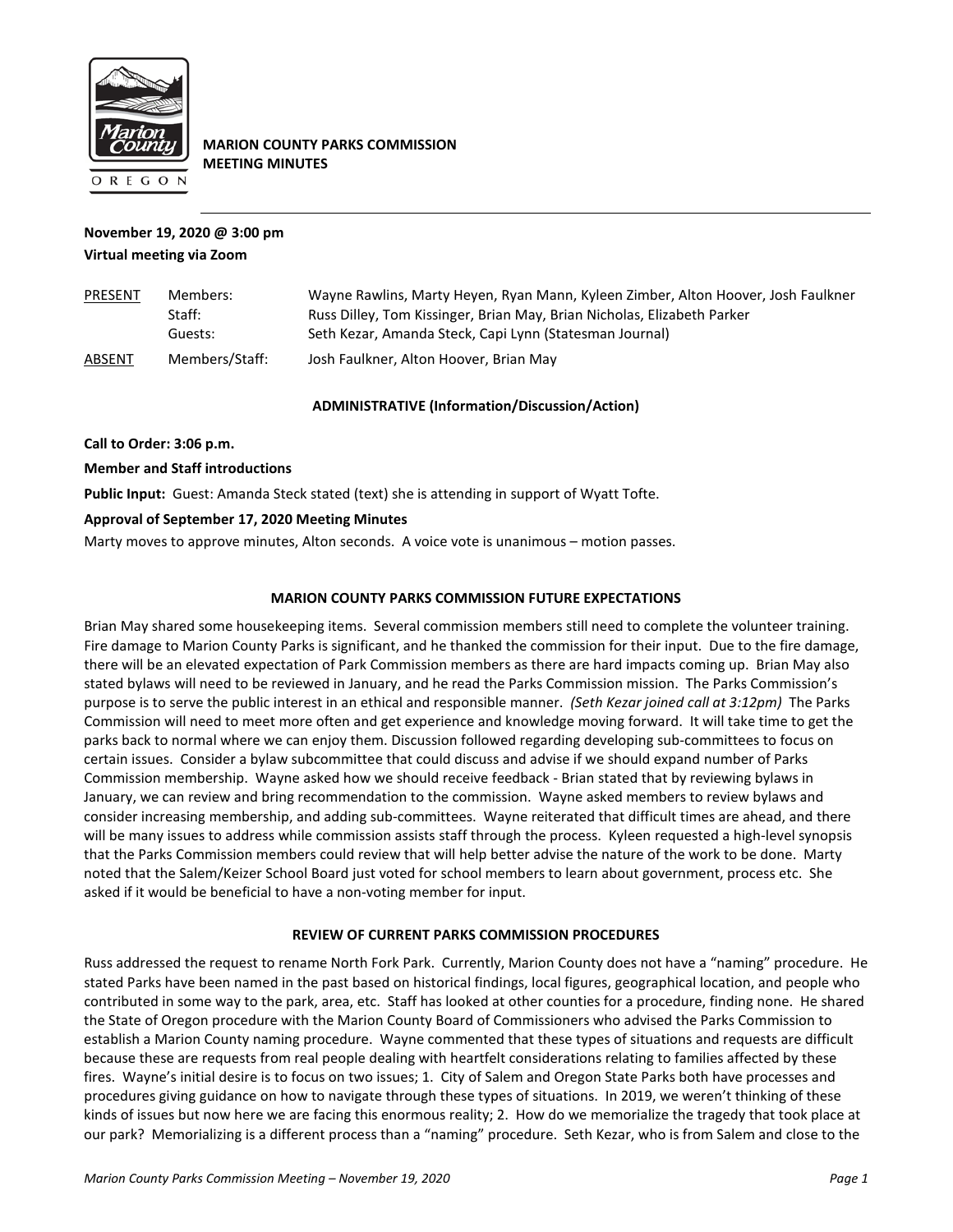Tofte family, came up with the idea and request to rename the Park or somehow memorialize the Tofte boy who perished in the fire.

Wayne read a variety of sources reporting on the Tofty boy, saying that the content is difficult to read and must be so difficult for the families involved. A memorial seems to be very appropriate in this case. Wayne asked if re-naming the park is the right thing to do. We need to consider the other four individuals who were lost in this fire - Wayne wants to recognize all who perished as he doesn't want to leave anyone out.

Marty said we should research and come up with our own procedure. Regardless if a park is re-named, we should consider a plaque for all who died. Josh reminded the group that there is so much information and considerations to process through this fire event, that whatever is decided, it will be a long and tedious process. Josh stated that we definitely need to talk to families involved, but need to set up the process first. Once the policy is in place, we will talk to families to make sure they're on the same page. Kyleen agreed with Josh saying that she was at OPRD when their procedure was made. Marion County staff will author the "naming" procedure, and the Parks Commission reviewing and approving the "naming" procedure. They'll also need to release a public comment about tragedy and "naming" policy. There will need to be focused efforts and consideration, and take the time necessary to appropriately respond.

Seth Kezar requested to make comment with Wayne allotting a few minutes for him to share. He was unable to get access to the Zoom call when Public Comment was scheduled. Seth shared story of the Tofte boy, stating he has a petition with six thousand signatures for renaming the park in memory of the Tofte boy.

Wayne commended Seth's efforts, noting he was volunteering his time for the family and we greatly appreciate his efforts. Seth is Polk county resident, not a Marion County resident - Wayne asked for a commitment of time from Seth to assist in helping the Parks Commission come to a resolution. Seth agreed. Wayne would like to have Seth and other people help the Parks Commission. We do not want Tofte family to think we're mired in process or dragging feet in this process. The Parks Commission is resolute in seeing something happen - we just don't know how or when. Seth will stay in contact with Parks Commission members and/or staff to work towards an acceptable resolution for all.

### **STAFF UPDATES**

Russ shared a slide show on the Beachie Creek Fire and impacts to our parks with the group.

**North Fork** – has an 80% tree loss with damage to the parking lot and restroom. The concrete picnic tables survived, though the tables by beach have holes in the top. This park is shared with BLM and the heavy damage was located more on the BLM side.

**Bear Creek** – there is 100% tree loss, restroom damage, a destroyed vehicle, and damage to all garbage cans. The stairs to river are gone and the safe knobs were melted off.

**Salmon Falls** – 100% tree loss. The fee collections stations were burned and there is significant tree damage to restrooms. Regarding the salmon statues, one was destroyed, but the other is still there. The wood fencing was burned in some areas and in other areas, it survived.

**Minto** – an 80% tree loss and the access bridges and stairs are gone. The restrooms are in decent shape. The lower park needs more damage assessment and evaluation. ODOT has cut, decked, and stacked all the damaged trees. Marion County will sell these trees in the future.

**Packsaddle** – an 80% tree loss here also. Russ was at Packsaddle yesterday, noting they were clearing areas. Serious consideration should be made to updating the parking lot and make the boat ramp safer.

**Niagara** – there is a 100% tree loss. Most trees were blown down and burned. The well house is gone and the Niagara sign needs to be brought to Public Works for restoration. The restroom sustained damage and the chain-link fence is crushed. ODOT has removed approximately 75% of the trees, with remaining trees to be removed in phases.

Ryan stated his father did drone work in the canyon, assessing the fire damage. Marion County Parks submitted their initial damage estimates to FEMA. Identified as Category G, discussions with FEMA are ongoing. These estimates will be changed upon further review and assessments. Marty inquired as to how we recover money. Russ stated funding provided by FEMA is 75% of total, with Marion County carrying the remaining 25%. As Marion County does not have the funds, we will negotiate with FEMA to do modifications/changes with FEMA funds.